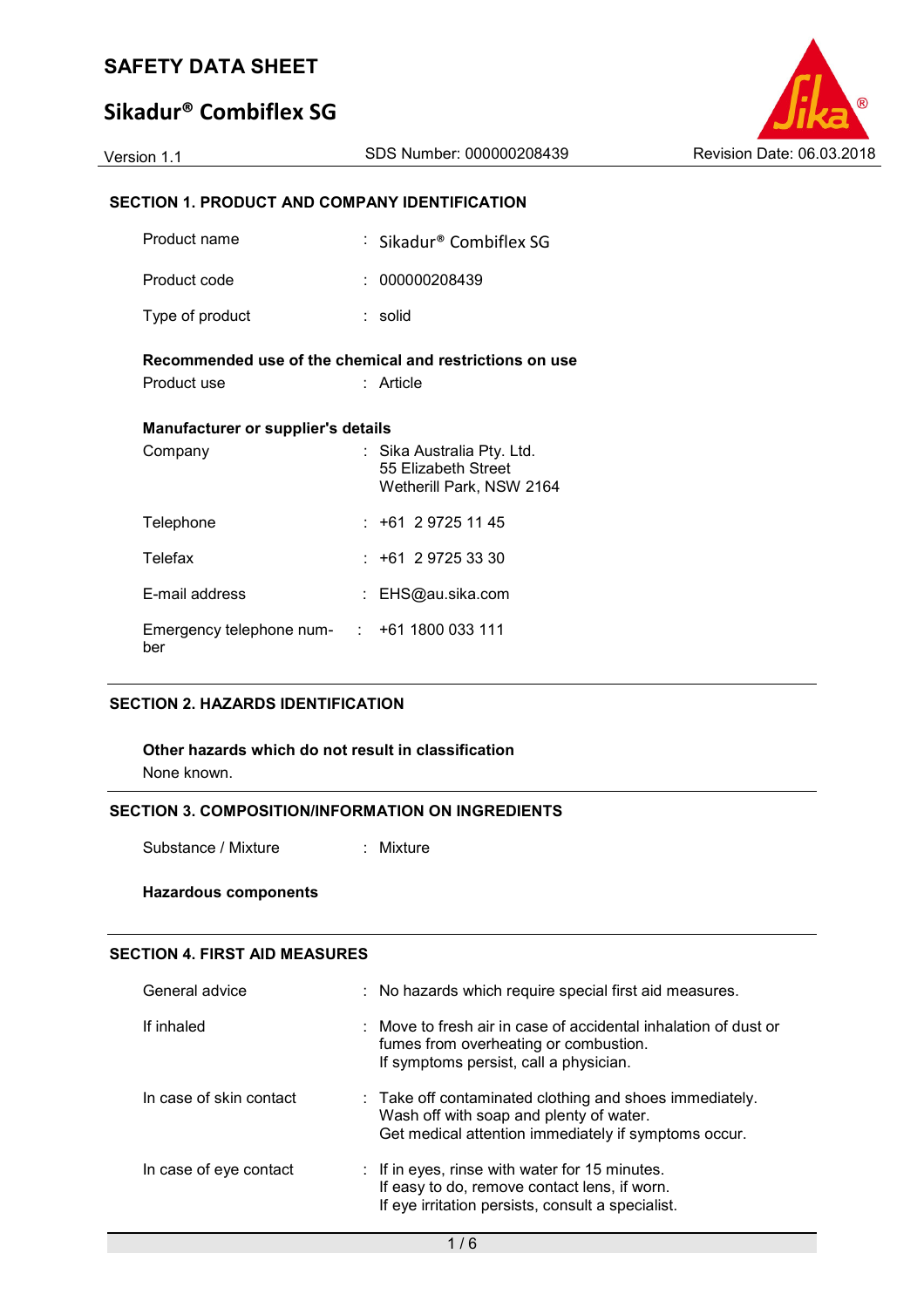# **Sikadur® Combiflex SG**

| Version 1.1                                                       | SDS Number: 000000208439                                                                                                                                                                                                                      | Revision Date: 06.03.2018 |
|-------------------------------------------------------------------|-----------------------------------------------------------------------------------------------------------------------------------------------------------------------------------------------------------------------------------------------|---------------------------|
| If swallowed                                                      | : Clean mouth with water and drink afterwards plenty of water.<br>Do NOT induce vomiting unless directed to do so by medical<br>personnel<br>Never give anything by mouth to an unconscious person.<br>If symptoms persist, call a physician. |                           |
| Most important symptoms<br>and effects, both acute and<br>delayed | $:$ None known.                                                                                                                                                                                                                               |                           |

 $\circledR$ 

#### **SECTION 5. FIREFIGHTING MEASURES**

| Suitable extinguishing media                     |   | : Use extinguishing measures that are appropriate to local cir-<br>cumstances and the surrounding environment.<br>Product is compatible with standard fire-fighting agents.                                                                                                                                                                         |
|--------------------------------------------------|---|-----------------------------------------------------------------------------------------------------------------------------------------------------------------------------------------------------------------------------------------------------------------------------------------------------------------------------------------------------|
| Unsuitable extinguishing<br>media                |   | none                                                                                                                                                                                                                                                                                                                                                |
| Hazardous combustion prod-<br>ucts               |   | : No hazardous combustion products are known                                                                                                                                                                                                                                                                                                        |
| Specific extinguishing meth-<br>ods              |   | : Standard procedure for chemical fires.<br>Collect contaminated fire extinguishing water separately. This<br>must not be discharged into drains.<br>Promptly isolate the scene by removing all persons from the<br>vicinity of the incident if there is a fire. No action shall be taken<br>involving any personal risk without suitable training. |
| Special protective equipment<br>for firefighters | ÷ | Fire-fighters should wear appropriate protective equipment<br>and self-contained breathing apparatus (SCBA) with a full<br>face-piece operated in positive pressure mode.                                                                                                                                                                           |

#### **SECTION 6. ACCIDENTAL RELEASE MEASURES**

| Personal precautions, protec-<br>tive equipment and emer-<br>gency procedures | : Refer to protective measures listed in sections 7 and 8.                                                                                 |
|-------------------------------------------------------------------------------|--------------------------------------------------------------------------------------------------------------------------------------------|
| Environmental precautions                                                     | : No special environmental precautions required.                                                                                           |
| Methods and materials for<br>containment and cleaning up                      | : Sweep up or vacuum up spillage and collect in suitable con-<br>tainer for disposal.<br>Keep in suitable, closed containers for disposal. |

#### **SECTION 7. HANDLING AND STORAGE**

| Advice on safe handling | : For personal protection see section 8.<br>Minimize dust generation and accumulation.<br>Follow standard hygiene measures when handling chemical<br>products |
|-------------------------|---------------------------------------------------------------------------------------------------------------------------------------------------------------|
| Hygiene measures        | : Handle in accordance with good industrial hygiene and safety                                                                                                |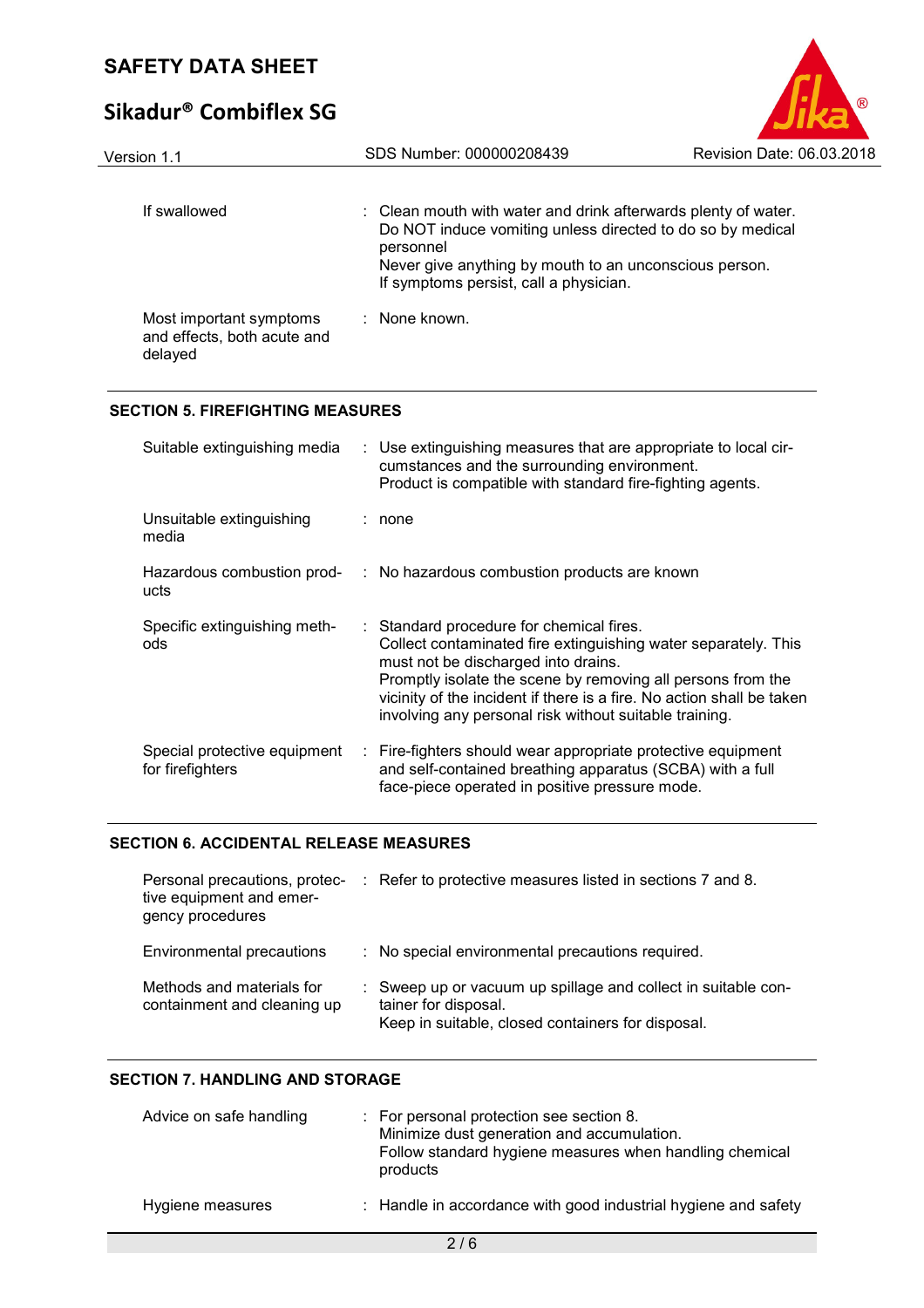# **Sikadur® Combiflex SG**

| Version 1.1                 | SDS Number: 000000208439                                                                                              | Revision Date: 06.03.2018 |
|-----------------------------|-----------------------------------------------------------------------------------------------------------------------|---------------------------|
|                             | practice.                                                                                                             |                           |
| Conditions for safe storage | $\therefore$ Keep in a dry, cool place.<br>To maintain product quality, do not store in heat or direct sun-<br>light. |                           |

 $\circledR$ 

#### **SECTION 8. EXPOSURE CONTROLS/PERSONAL PROTECTION**

| <b>Components with workplace control parameters</b> |  |                                                                                                                                                                          |  |
|-----------------------------------------------------|--|--------------------------------------------------------------------------------------------------------------------------------------------------------------------------|--|
| <b>Engineering measures</b>                         |  | : none                                                                                                                                                                   |  |
| Personal protective equipment                       |  |                                                                                                                                                                          |  |
| Respiratory protection                              |  | : Use a properly fitted NIOSH approved air-purifying or air-fed<br>respirator complying with an approved standard if a risk as-<br>sessment indicates this is necessary. |  |
| Hand protection                                     |  | : Gloves                                                                                                                                                                 |  |
| Eye protection                                      |  | : Safety eyewear complying with an approved standard should<br>be used when a risk assessment indicates this is necessary.                                               |  |
| Skin and body protection                            |  | : Preventive skin protection                                                                                                                                             |  |

#### **SECTION 9. PHYSICAL AND CHEMICAL PROPERTIES**

| Appearance                              | t. | roll, tape        |
|-----------------------------------------|----|-------------------|
| Colour                                  |    | No data available |
| Odour                                   |    | No data available |
| <b>Odour Threshold</b>                  | t  | No data available |
| рH                                      |    | No data available |
| Melting point/range / Freezing<br>point | t. | No data available |
| Boiling point/boiling range             | ÷  | No data available |
| Flash point                             |    | Not applicable    |
| Evaporation rate                        |    | No data available |
| Flammability                            | ۰  | No data available |
| Upper explosion limit                   |    | No data available |
| Lower explosion limit                   |    | No data available |
| Vapour pressure                         |    | No data available |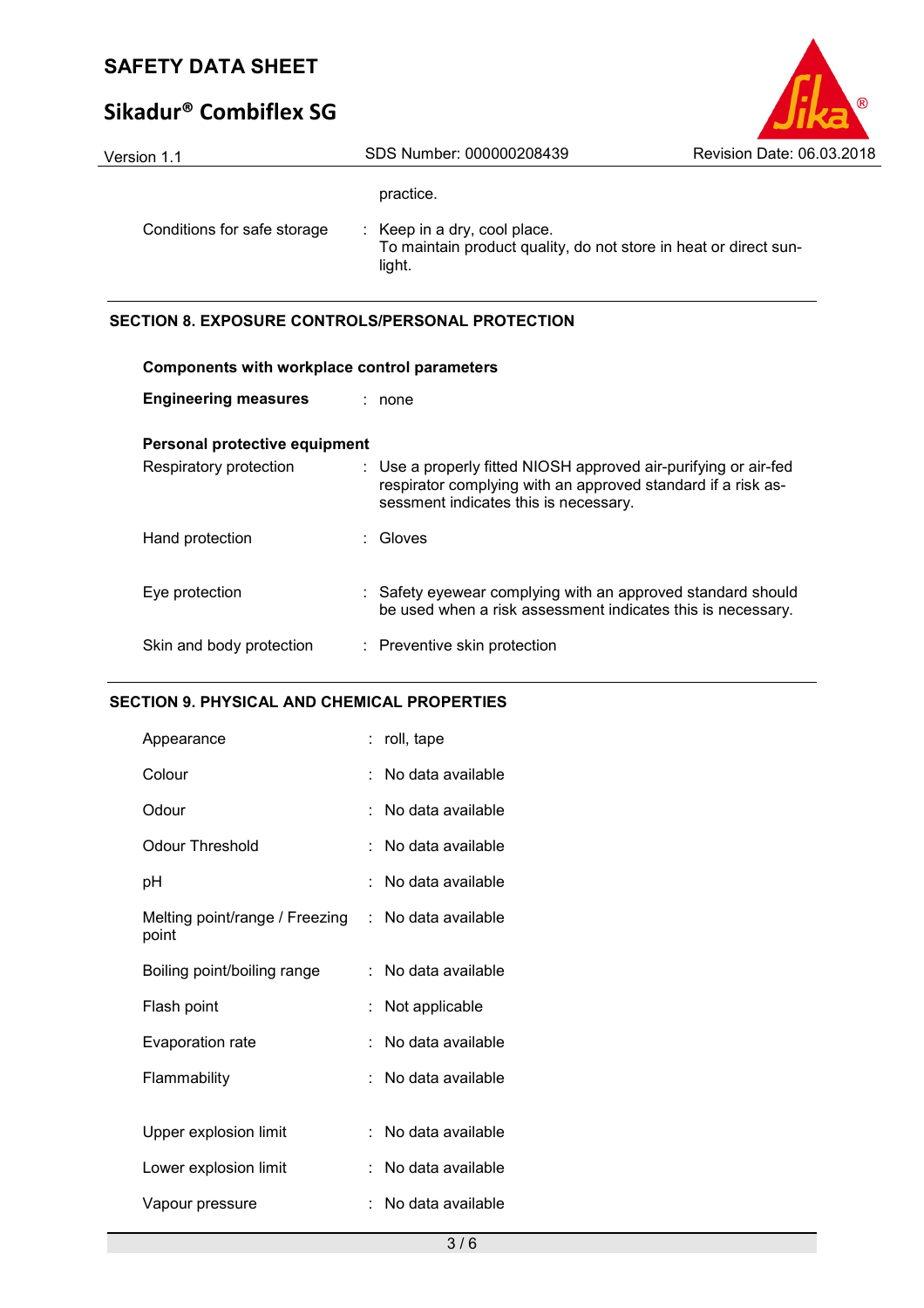# **Sikadur® Combiflex SG**



| Relative vapour density                    | : No data available     |
|--------------------------------------------|-------------------------|
| Density                                    | No data available       |
| Solubility(ies)<br>Water solubility        | No data available<br>t. |
| Solubility in other solvents               | No data available       |
| Partition coefficient: n-<br>octanol/water | No data available       |
| Auto-ignition temperature                  | No data available       |
| Decomposition temperature                  | : No data available     |
| Viscosity, dynamic                         | No data available       |
| Viscosity, kinematic                       | No data available       |
| Explosive properties                       | No data available<br>t. |
| Molecular weight                           | No data available       |

#### **SECTION 10. STABILITY AND REACTIVITY**

| Reactivity                              | : No dangerous reaction known under conditions of normal use.                                             |
|-----------------------------------------|-----------------------------------------------------------------------------------------------------------|
| Chemical stability                      | : Stable under normal conditions.                                                                         |
| Possibility of hazardous reac-<br>tions | : No dangerous reaction known under conditions of normal use.                                             |
| Conditions to avoid                     | : Not applicable                                                                                          |
| Hazardous decomposition<br>products     | Under normal conditions of storage and use, hazardous de-<br>composition products should not be produced. |

#### **SECTION 11. TOXICOLOGICAL INFORMATION**

#### **Acute toxicity**

No data available

#### **Skin corrosion/irritation**

#### **Product:**

Remarks: No data available

#### **Serious eye damage/eye irritation**

#### **Product:**

Remarks: No data available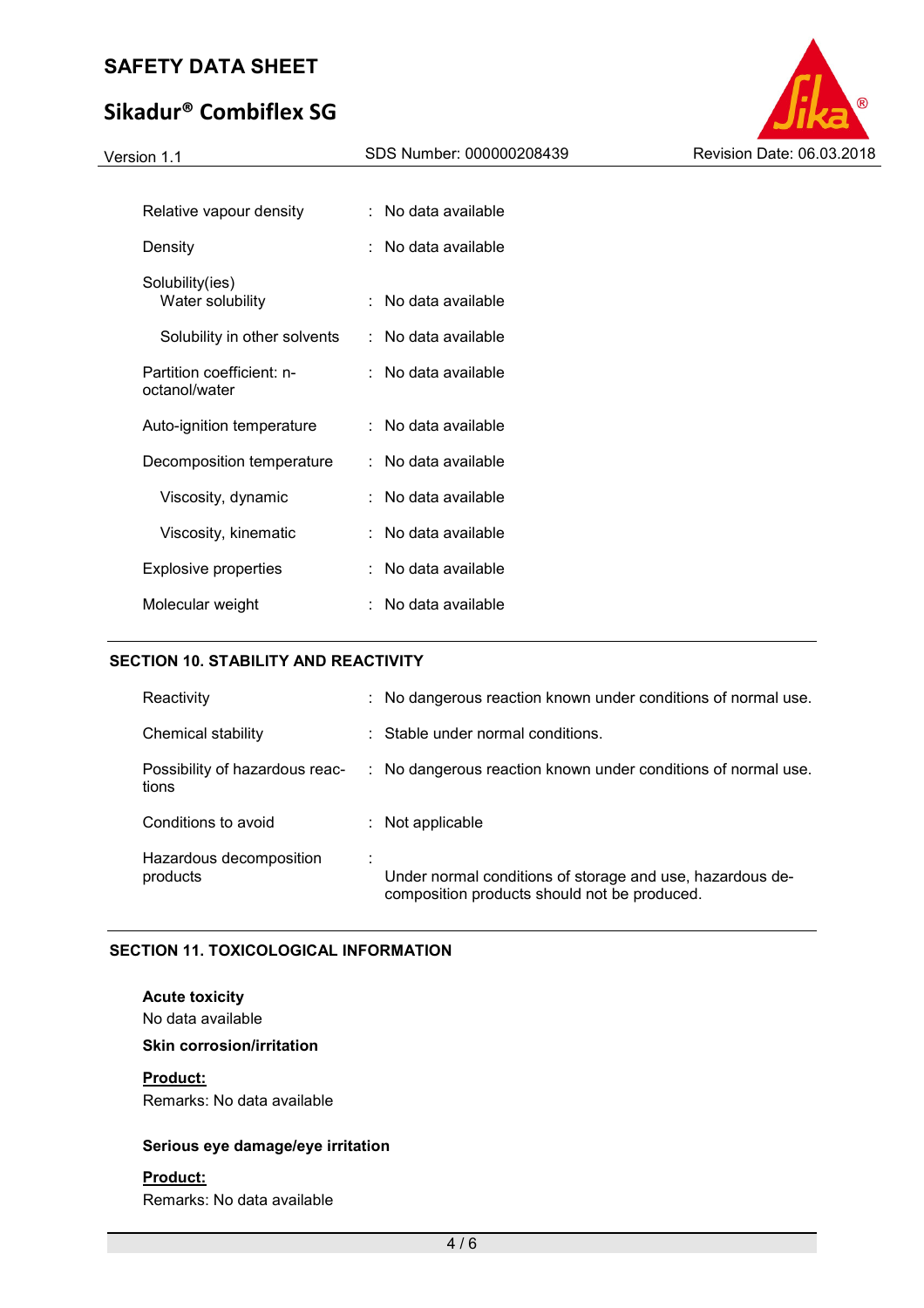# **Sikadur® Combiflex SG**



#### **Respiratory or skin sensitisation**

**Product:** 

Remarks: No data available

**Chronic toxicity** 

#### **SECTION 12. ECOLOGICAL INFORMATION**

| <b>Ecotoxicity</b><br>No data available                                                                            |  |
|--------------------------------------------------------------------------------------------------------------------|--|
| <b>Persistence and degradability</b><br>No data available                                                          |  |
| <b>Bioaccumulative potential</b><br>No data available                                                              |  |
| <b>Mobility in soil</b><br>No data available                                                                       |  |
| Other adverse effects                                                                                              |  |
| <b>Product:</b><br>: This product has no known ecotoxicological effects.<br>Additional ecological infor-<br>mation |  |

#### **SECTION 13. DISPOSAL CONSIDERATIONS**

| <b>Disposal methods</b> |                                                                                                                                                                                                                               |
|-------------------------|-------------------------------------------------------------------------------------------------------------------------------------------------------------------------------------------------------------------------------|
| Waste from residues     | : Disposal of this product, solutions and any by-products should<br>at all times comply with the requirements of environmental<br>protection and waste disposal legislation and any regional<br>local authority requirements. |
| Contaminated packaging  | : Empty containers should be taken to an approved waste han-<br>dling site for recycling or disposal.                                                                                                                         |

#### **SECTION 14. TRANSPORT INFORMATION**

| <b>International Regulations</b><br><b>IATA-DGR</b><br>Not dangerous goods<br><b>IMDG-Code</b><br>Not dangerous goods |
|-----------------------------------------------------------------------------------------------------------------------|
| Transport in bulk according to Annex II of MARPOL 73/78 and the IBC Code<br>Not applicable for product as supplied.   |
| <b>National Regulations</b><br>$\ddot{\phantom{a}}$                                                                   |

**ADG** Not dangerous goods